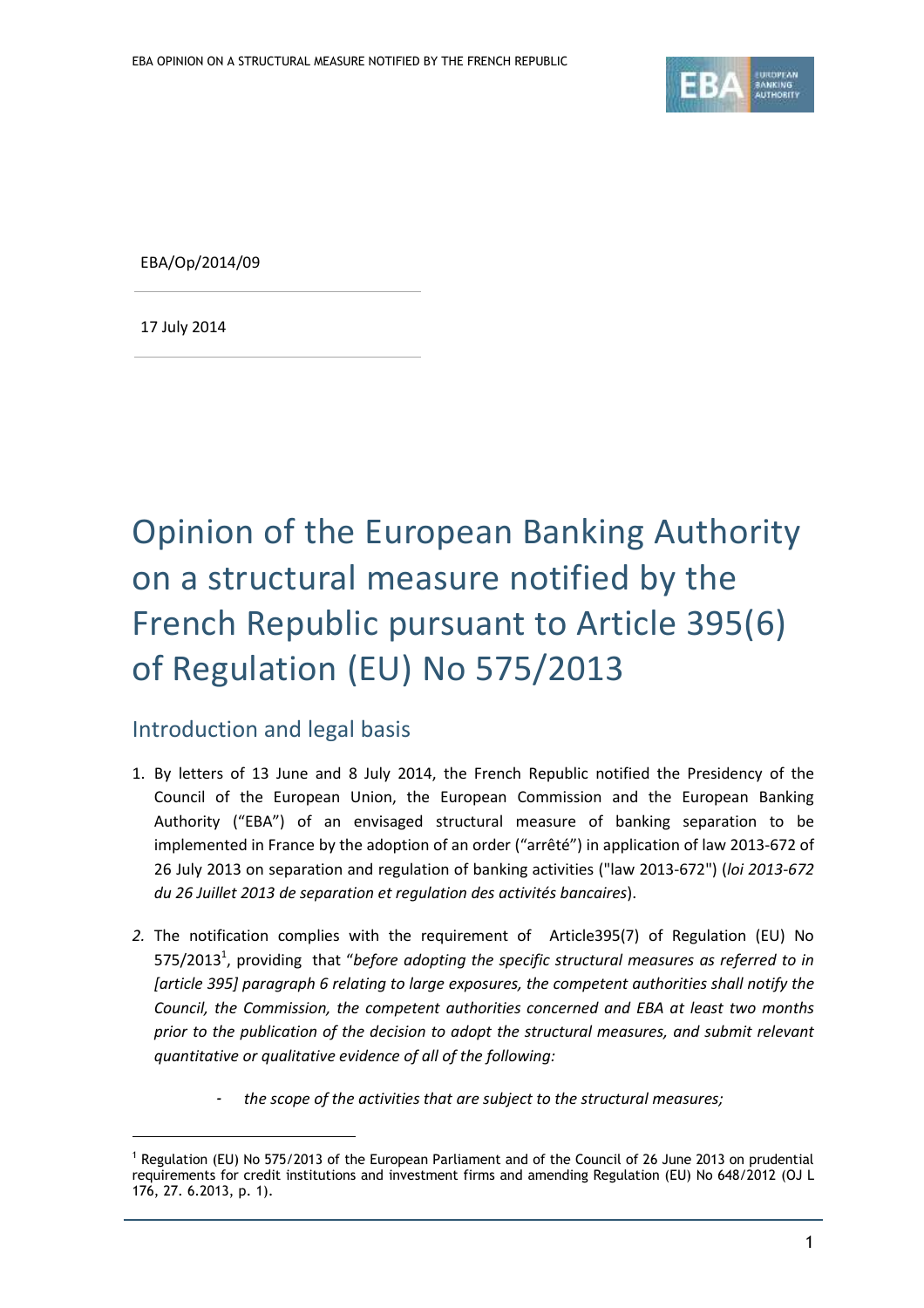

- *- an explanation as to why such draft measures are deemed to be suitable, effective and proportionate to protect depositors;*
- *- an assessment of the likely positive or negative impact of the measures on the internal market based on information which is available to the Member State."*
- 3. The notification received by the EBA included (i) a Note describing the content of the draft order implementing law 2013-672 of 26 July 2013 ("Note"); (ii) law 2013-672 and (iii) the draft order implementing law 2013-672 of 26 July 2013 ("draft order").
- 4. The notification was acknowledged by the EBA Chairperson by letter dated 30 June, where the possibility to provide further information on the suitability, effectiveness and proportionality of the proposed structural measures was also offered to the consulting Member State. Subsequently, by letter of 3 July 2014, the French Republic provided the EBA with additional information supporting the Note.
- 5. By letter of 8 July 2014, the French Republic provided an update on the Note and the draft order taking into account the results of the consultation of the Autorité de Contrôle Prudentiel et de Résolution ("ACPR"), the Autorité des Marchés Financiers and the Comité consultatif pour la législation et la réglementation financières.
- 6. The Note outlines that law 2013-672, which entered into force on 1 July 2014, introduces new obligations on credit institutions with a view to restricting the exercise of speculative activities and to providing banking and market supervisory authorities with new control powers. Law 2013-672 also empowers the Ministry of economics and finance ("MEF"), after consulting the ACPR, to restrict the size of speculative activities which would pose a risk to financial stability. Law 2013-672 in particular provides that credit institutions have to segregate their proprietary trading activities in a dedicated subsidiary.
- 7. In compliance with law 2013-672, the draft order aims at implementing such segregation of activities. In particular, Article 8 of the draft order states that when proprietary trading activities are segregated in a dedicated subsidiary, the group's large exposure limit to this segregated entity shall be reduced to 15% of eligible capital until 30 June 2015 and to 10% of eligible capital as of 1 July 2015.
- 8. Such modification of the large exposure regime falls within the notion of structural measure pursuant to Article 395(6) of Regulation (EU) No 575/2013, according to which "*structural measures mean measures adopted by a Member State and implemented by relevant competent authorities of that Member State before the entry into force of a legal act explicitly harmonising such measures, that require credit institutions authorised in that Member State to reduce their exposures to different legal entities depending on their activities, irrespective of where those activities are located, with a view to protecting depositors and preserving financial stability*".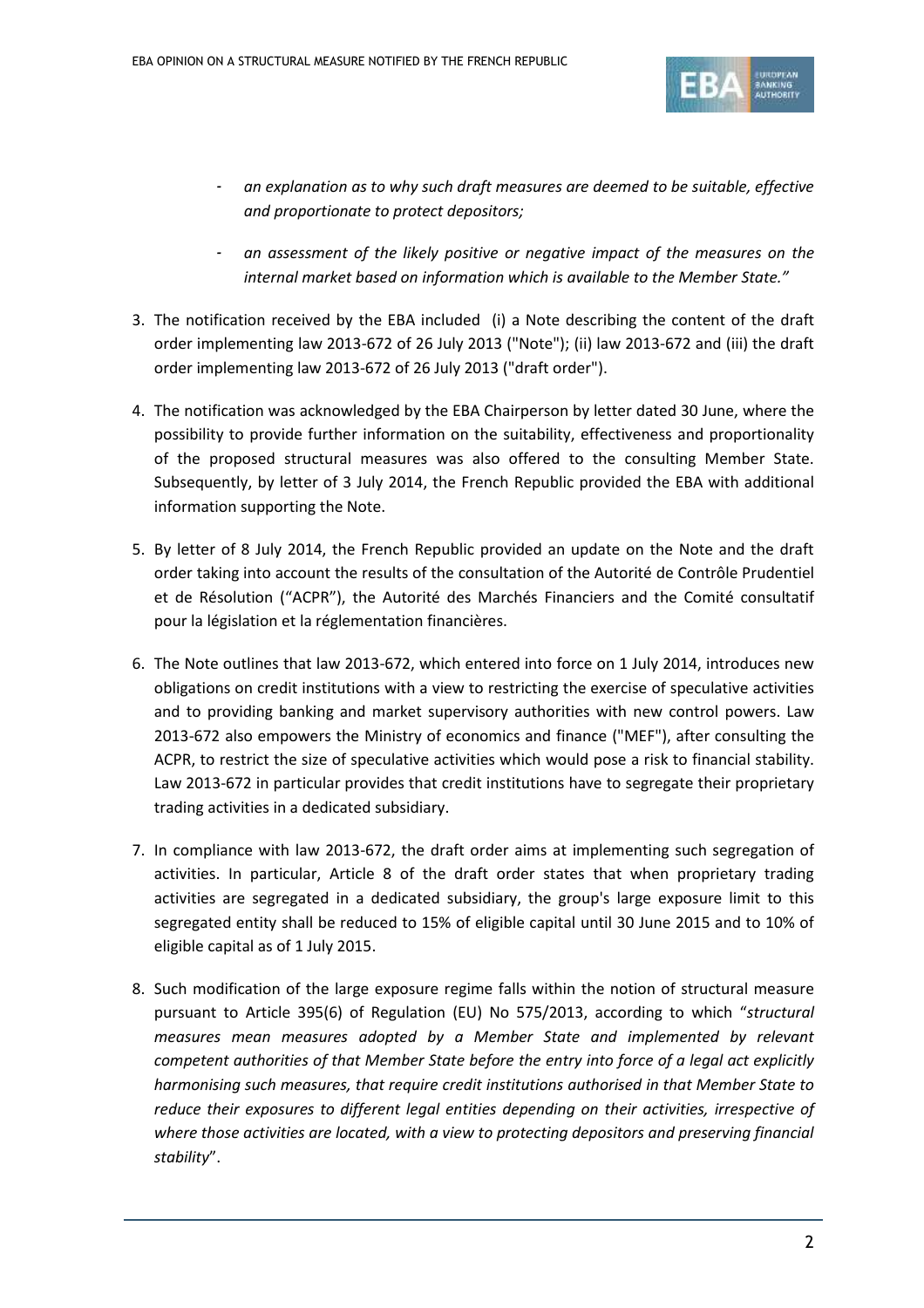

- 9. The EBA competence to deliver an opinion is based on Article 34(1) of Regulation (EU)  $N^{\circ}$ 1093/2010<sup>2</sup> and Article 395(8) of Regulation (EU) No 575/2013 which provides that "Within *one month of receiving the notification referred to in paragraph 7, EBA shall provide its opinion on the points mentioned in that paragraph to the Council, the Commission and the Member State concerned. Competent authorities concerned may also provide their opinions on the points mentioned in that paragraph to the Council, the Commission and the Member State concerned*."
- 10. In accordance with Article 14(5) of the Rules of Procedure of the Board of Supervisors<sup>3</sup>, the Board of Supervisors has adopted this opinion.

## General comments

- 11.In its Opinion of 11 December 2012 on the recommendations of the High-level Expert Group on reforming the structure of the EU banking sector<sup>4</sup>, the EBA drew attention to the need to ensure consistency across the Internal Market as regards structural measures in order to foster the level playing field and avoid regulatory arbitrage. The EBA in particular emphasised the risk that the development of structural measures at national level could ultimately support the ring fencing of national credit institutions thus contributing to the segmentation of the internal market.
- 12.The purpose of the French legal framework on structural measures laid down in law 2013-672 and in the implementing draft order relating to the limitation of the exposures between a segregated entity engaged in proprietary trading and the other group entities, is the reduction of the group risk profile. The EBA notes that such measure does not aim at ring-fencing institutions alongside their national borders but rather at restricting proprietary trading activities, regardless of their geographical location. On the basis of the information received, the EBA does not have reason to believe that the measure itself is inconsistent with the general principles governing the internal market or would be likely to have a negative impact on the internal market.
- 13.However, the EBA would like to remind the consulting Member State of the need to comply with the Union legal framework on structural separation once the *Proposal for a regulation on structural measures improving the resilience of EU credit institutions* submitted by the Commission on 29 January 2014 $<sup>5</sup>$  is adopted and enters into force.</sup>

<u>.</u>

<sup>&</sup>lt;sup>2</sup> Regulation (EU) No 1093/2010 of the European Parliament and of the Council of 24 November 2010 establishing a European Supervisory Authority (European Banking Authority) amending Decision No 716/2009/EC and repealing Commission Decision 2009/78/EC (OJ L 331, 15.12.2010, p. 12).

 $3$  Decision adopting the Rules of Procedure of the European Banking Authority Board of Supervisors of 11 December 2013 (Decision EBA DC 001 (Rev3)).

<sup>4</sup> [EBA Op 2012 07].

 $5$  COM(2014) 43 final.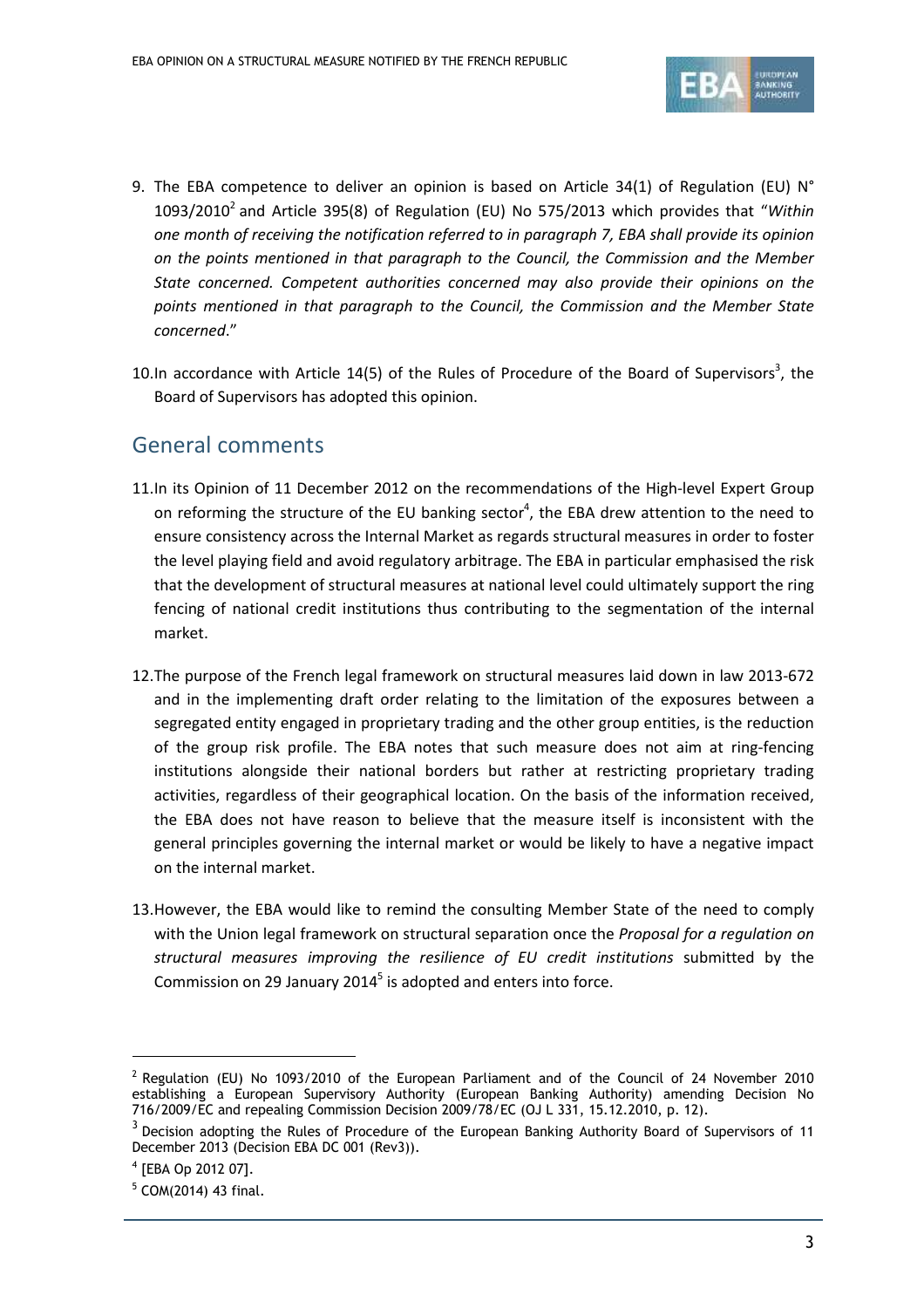

## Specific comments

14.The EBA takes the opportunity to provide some specific comments on the draft order.

- 15.Firstly, with specific regard to the requirement of Article 395(6) of Regulation (EU) No 575/2013, that the consulting Member State submit quantitative or qualitative evidence of the scope of activities that are subject to the structural measures, the EBA welcomes that the Note clarifies that institutions supervised on a consolidated basis in France which have more than 7.5% of their balance sheet assets on fair value through profit and losses will be required to segregate their proprietary trading activities in dedicated subsidiaries. According to law 2013- 672, proprietary trading excludes investment services provided to customers, clearing of financial instruments, hedging, market making, sound and prudent cash management and group investments. As already mentioned in the General Comments section of this Opinion, such definition should be aligned with possible further Union legal framework on structural separation.
- 16.Secondly, consulting Member States are also required to submit relevant quantitative or qualitative evidence explaining why such draft measures are deemed to be suitable, effective and proportionate to protect depositors. The EBA welcomes that the Note supports the suitability of the measure on grounds that it will reduce the risk exposure of the parent company by limiting its exposure to this dedicated subsidiary to 10% of eligible capital. In the meantime, such activities are maintained in the scope of banking supervision rather than being externalised to the shadow banking sector.
- 17.Moreover, the consulting Member State underlines that the size of speculative activities, which represented an average of 15% of French banking groups' net banking profit (NBP) in 2006 (and 15% to 20% of the NBP of major French banking group investment banking activities) has significantly reduced to an average of 3% to 5% of the NBP. In order to prevent a new rise of such activities that could endanger the solvability of a banking group and its depositors in general, this set of structural measures establishes limitations to their funding from within a single banking group. These elements provide satisfactory quantitative evidence to the EBA as regards the suitability, effectiveness and proportionality of the measure as regards the protection of depositors.
- 18.Finally, the consulting Member State has to provide relevant quantitative or qualitative evidence to assess the likely positive or negative impact of the measures on the internal market based on information which is available to the Member State. The EBA welcomes that the Consulting Member State considers that the increased monitoring of market activities implied by the draft order will reduce risks carried by large banking groups with significant proprietary trading activities and will increase financial stability in general. Moreover, according to the Consulting Member State, such effect would have a positive impact on the internal market since the banking groups involved have a stake in several Member States. Lastly, the Consulting Member State remarks that this measure would not discriminate against